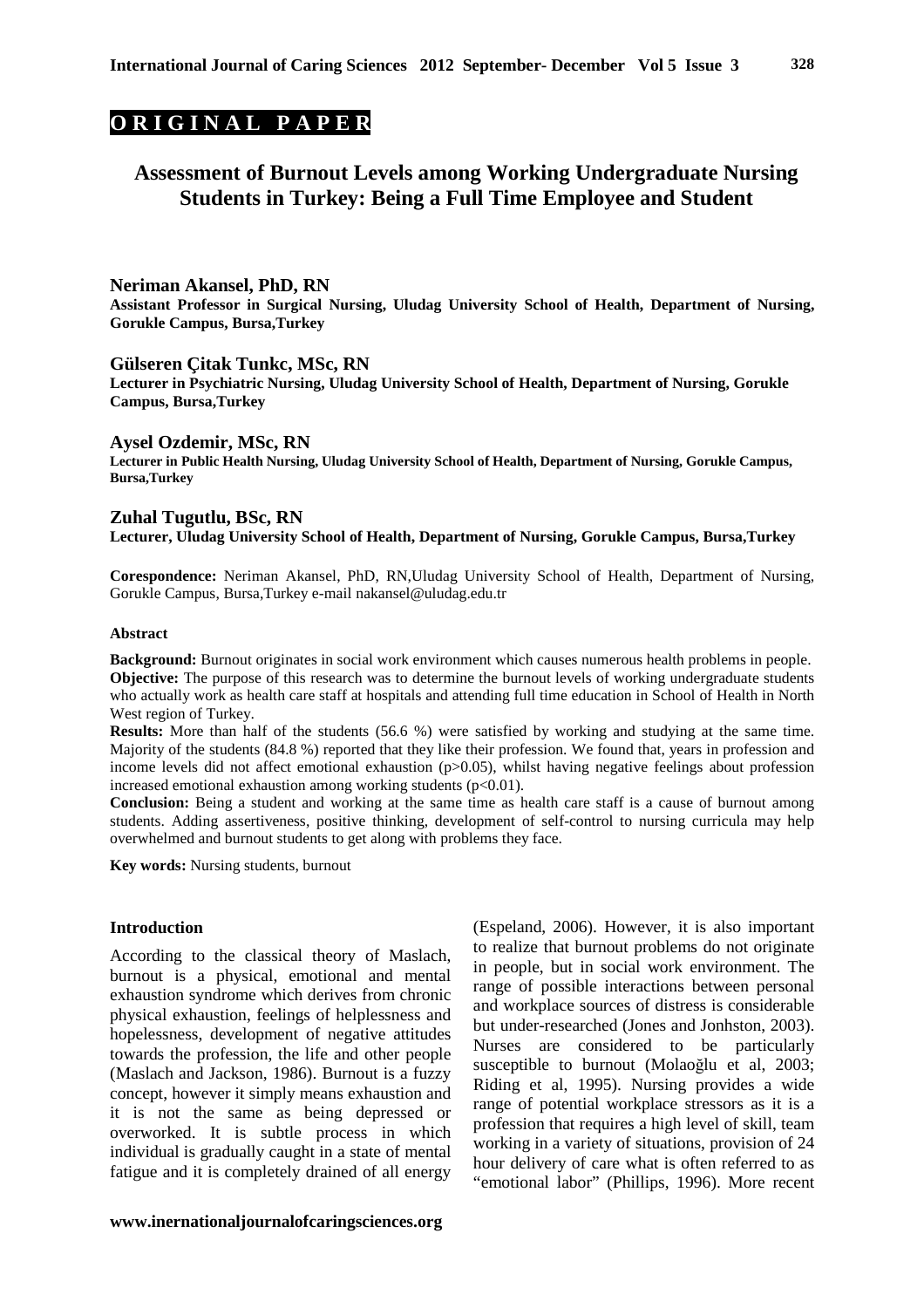research shows that stress and burnout contribute significantly to physical and mental illness (Scheufeli and Greenglass, 2001). Tiredness, insomnia, dizziness, backaches, other muscle aches, head ache, low self esteem, problems relating to others, compulsive activities, and aggression are some of the signs of burnout (Çam,1995; Espeland, 2006).Occupational stress in nursing students was reported by Parkers (1982) and related to perceived work environment. Jones and Johnson (1999) demonstrated significant levels of stress among nursing students which exceeds stress in senior medical students and the general population. Howard (2002) reported that, the impact of undertaking nursing education on student's life outside the institution is something that should also be included in future research. According to Espeland (2006), getting promoted in nursing career can prevent burnout. Potential ways of getting promoted in career include taking responsibilities, developing an area of expertise, sharing knowledge and information with others, or pursuing an advanced degree. There are numerous studies done on burnout levels of health care staff and especially nurses (Chen and Mc Murray, 2001; Demerouti et al. 2000; Demir, Ulusoy and Ulusoy 2003). However there are few studies done on stress levels and burnout levels of nursing students during clinical placements (Jones and Johnson ,1999; Parkers, 1982). No studies could be found that focus on burnout levels of nursing students who actually work as nurses and continue in nursing programs to earn advanced degree in nursing**.** 

In Turkey the level of education and the nature of training programs for nurses have gone through substantial changes over the years (Aksayan and Çimete, 2000). Because of that, today there are students who actually work as nurses in health care after getting a vocational school diploma and study at the universities to receive an undergraduate degree in nursing. Until now, numerous changes have been done on nursing education in terms of education period, schools and degrees received by the graduates of these schools. Three types of educational programs have been used since 1920 such as, high school diploma, associate degree and baccalaureate program in nursing. The nursing programs that offered a 2-year associate degree were in effect from 1985 to 1996. Four year high school graduates who received titles as a "nurse" have been working in health care. At the same time, some graduates of these schools enroll in nursing programs to receive an undergraduate degree. These students mostly work at night shifts or on weekends to be able to attend full time nursing education at the universities. Working undergraduate health college students are facing a lot of problems caused by night-shift working and work overload. Besides these, they also have sleep problems, problems with their managers at their work places and difficulties in completing their educational requirements.

#### **Methods**

This research was a cross sectional and descriptive study. Data were collected during Fall term in 2005.This study investigated the burnout levels among students who work in health care and study in nursing programs to receive baccalaureate degree (BS) in nursing.

#### **Sample**

No research sample was chosen. All of the full time undergraduate students (100%, n=46) who work in health care facilities and study in baccalaureate program in Health College at North West region of Turkey were included.

## **Ethics**

Approval was obtained from school administration. The students were told about the aim of this study before the data collection forms were given to them. The students' privacy was respected.

#### **Instrument**

Students were asked to complete a demographic data form which was designed especially for this study (21 questions) The form included questions about age, gender, income levels, students' perceptions of working and studying at the same time, attitudes towards their profession, places of work and their working conditions.Turkish version of Maslach Burnout Inventory (MBI, 22 items) was used to determine students' burnout levels. MBI consisted of three sub scales: Emotional Exhaustion (EE), Depersonalization (DP) and Personal Accomplishment (PA). High EE and DP levels and low PA are considered to indicate burnout.

# **Data Analysis**

SPSS (11.0) was used for statistical analysis. Demographic variables of the undergraduate students were given in numbers and percentages. Kruskall Wallis and Mann Whitney U tests were used to determine the effects of demographic variables on students' burnout levels.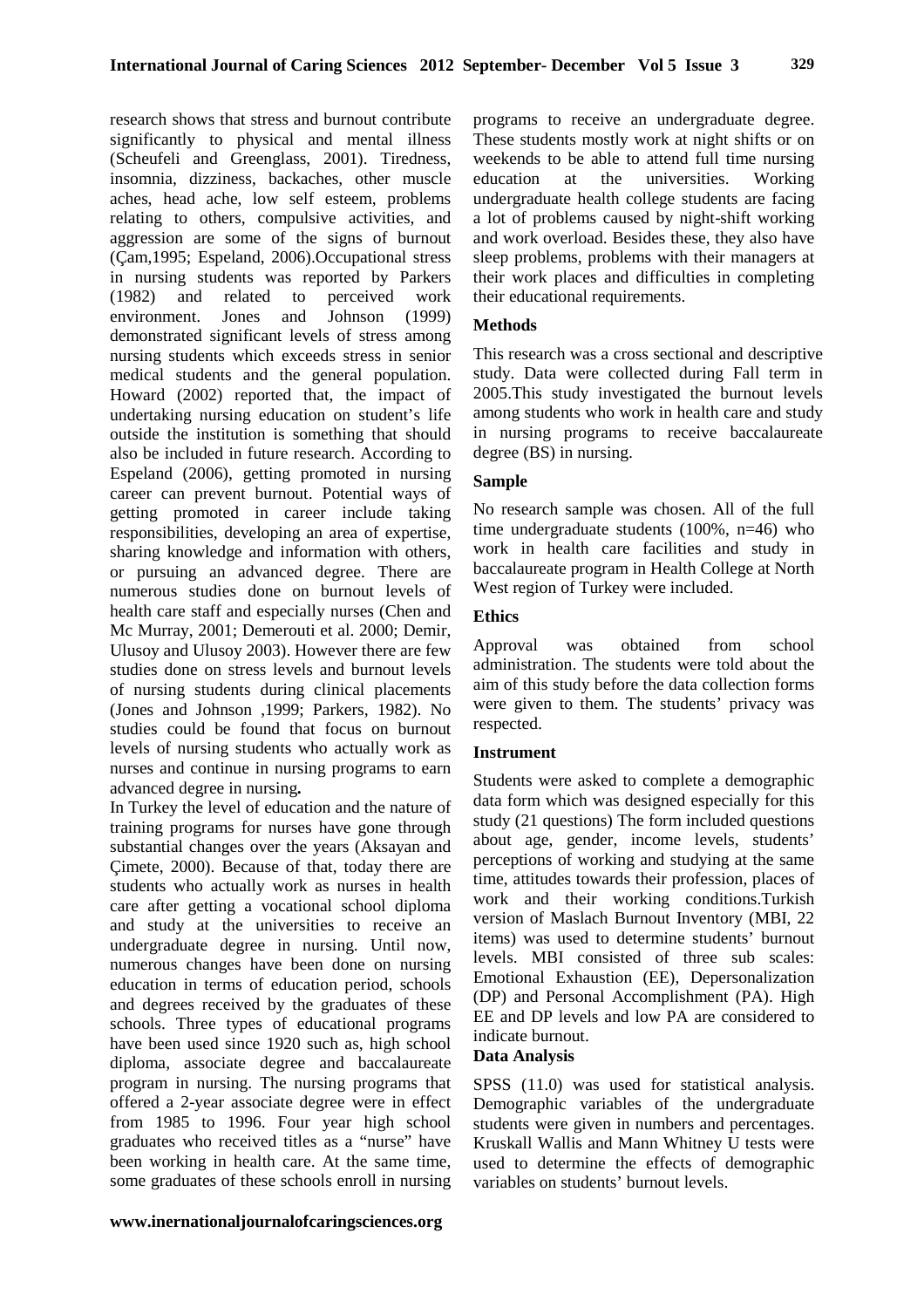#### **Results**

#### **Demographic Data**

More than half of the working students were males (67.4%, n=31), while 32.6 % of them were females. A small group of the students (15.2 %, n=7) were married. Most of the students (78.3 %, n=36) enrolled in the health officer program while 21.7 % of them were in the nursing program. The average student age was 22 years. Majority of the students (84.8 %, n= 39) reported that they like their profession. More than half of the students (60.9 %,  $n= 28$ ), had been working in health care for less than a year, while 39.1% (n=18) of them had been working for 1-4 years. About 80 percent  $(79.9 %, n=34)$  of the students were working in hospitals, 15.2 % of them were working in ambulance service; the rest of them were working in out-patient clinics. While 36.96 % of students had incomes less than their expenditures, 41.3 % of them had incomes more than it. Less than half (39.1%) of the working students prefer to work 08-16 hour shifts during weekend or in weekdays while studying. Some of the students (26.1%) prefer working 24 hour shifts in order to attend school.

## **Difficulties Experienced by Students**

About 70 % of the students reported having difficulties in school, followed by working life. Most of the students (54.3 %) have difficulties with their managers in their work places. Communication problems with co-workers and patients' relatives and difficulties with patient care were the widely acknowledged problems by students. More than half of the students (56.6 %) were satisfied by working and studying at the same time, while 43.4 % of them reported dissatisfaction.

# **Emotional Exhaustion (EE) Levels of Students**

Gender, marital status, age, years at school, years in profession and income level did not affect EE levels of the working students (p>0.05). Students with negative feelings toward their profession had high EE levels (p<0.01). Moreover, EE levels were found to be higher in students who work in hospitals than the ones employed in outpatient clinics ( $p<0.05$ ).

# **Depersonalization (DP) Levels of Students**

Gender, marital status, age, years at school and place of work did not affect students' depersonalization levels. Students who had been working for more than 1-4 years had high DP levels  $(p<0.01)$ , than the students with working experience of less than a year. Moreover, high income levels and negative feelings towards profession increased DP levels of the working undergraduate Health College students. Places of work did not have an effect on DP levels, although DP scores were high in students who were employed in inpatient clinics of the hospitals.

## **Personal Accomplishment Levels of Students**

None of the demographic variables (gender, marital status, age, years at school, years in profession, income level, feeling about profession, and place of work) were found to be effective on PA levels of the students. Personal accomplishment (PA) levels among  $4<sup>th</sup>$  year students were high, although results were statistically insignificant. Having 1-4 years of working experience, low income and being employed in inpatient clinics increased PA levels of the students. Burnout levels of the undergraduate students were given in Table 1.

# **Discussion**

Working as health care staff and studying to earn an undergraduate degree in Health College is a demanding experience. Workload, insomnia, communication problems with their co-workers and managers, difficulties in completing their responsibilities as students are some of the problems faced by students. It is hard for them to complete the demanding requirements of being both a full time student and a health care worker. Most of the studies were focused on nurses' burnout levels at work. No research could be found on burnout levels of nurses who actually work as health care staff and attend a full time education to earn an advanced degree at the same time. For this reason it was hard to compare our findings to other studies. We mostly discussed the results of our study with previous research done on burnout levels of working nurses.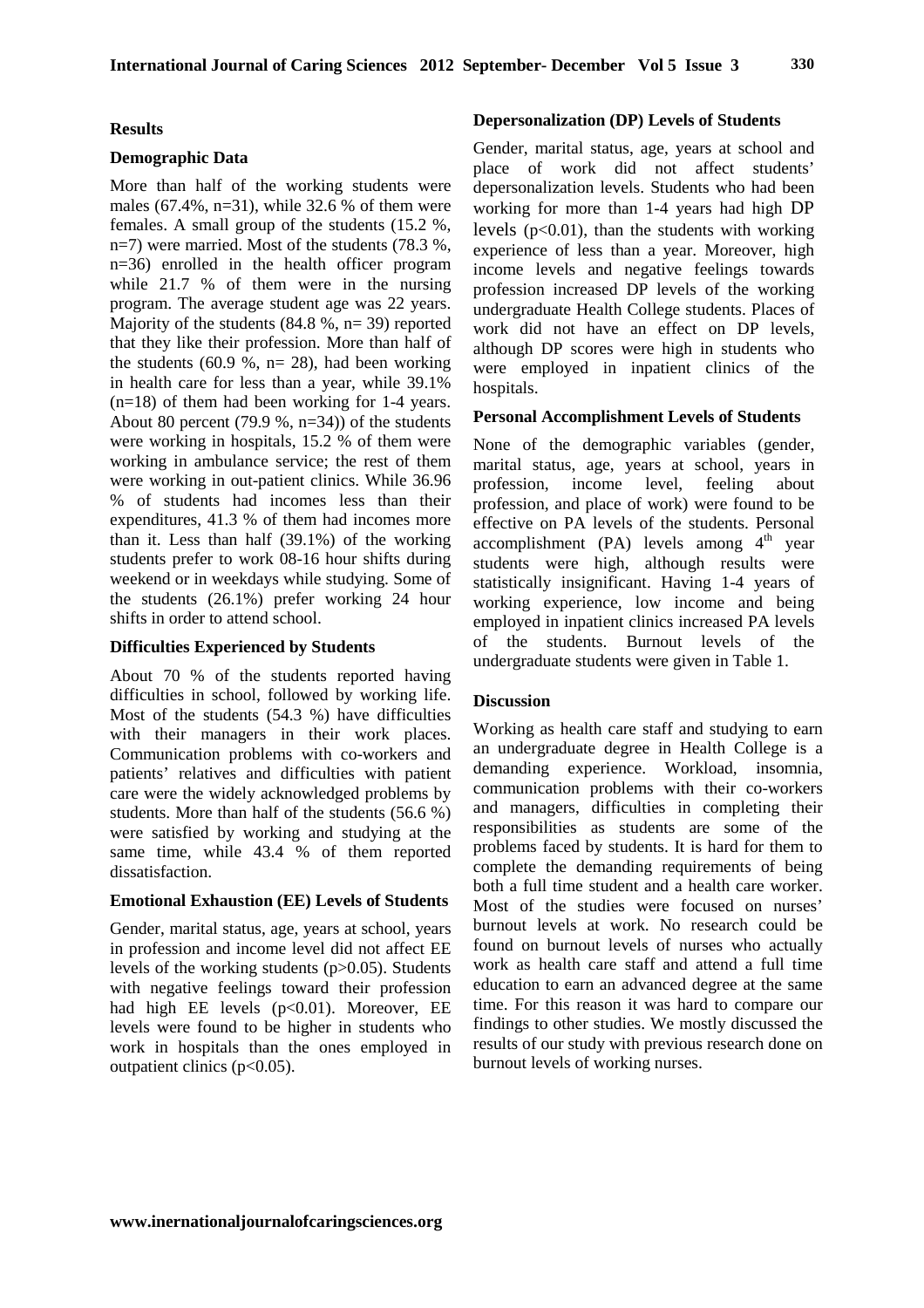|                                                                                                  |                           | <b>Maclach Burnout Inventory Scores</b>                                                          |                                                                                            |                                                                                             |  |
|--------------------------------------------------------------------------------------------------|---------------------------|--------------------------------------------------------------------------------------------------|--------------------------------------------------------------------------------------------|---------------------------------------------------------------------------------------------|--|
|                                                                                                  | n                         | <b>Emotional Exhaustion</b><br>$\overline{X} \pm SD$                                             | Depersonalization<br>$\overline{X} \pm SD$                                                 | Personal<br>Accomplishment<br>$\overline{X} \pm SD$                                         |  |
| Gender<br>Female<br>Male                                                                         | 15<br>31                  | $12.80 \pm 5.82$<br>$12.25 \pm 6.26$<br>$U = 216,00$ , $Z = -0.388$<br>p > 0.05                  | $3.86 \pm 2.82$<br>$4.90 \pm 4.03$<br>$U = 203.00, Z = -0695$<br>p > 0.05                  | $11.93 \pm 5.39$<br>$11.29 \pm 4.92$<br>$U=219.00, Z=-229.00$<br>p > 0.05                   |  |
| <b>Mariatal Status</b><br>Married<br>Single                                                      | 7<br>39                   | $12.28 \pm 7.56$<br>$12.46 \pm 5.87$<br>$U=135.500, Z=-0.31$<br>p > 0.05                         | $5.28 \pm 2.49$<br>$4.43 \pm 3.87$<br>$U=98.500, Z=-1.168$<br>p > 0.05                     | $11.00 \pm 5.22$<br>$11.58 \pm 5.05$<br>$U=132.00$ , $Z=0.138$<br>p > 0.05                  |  |
| Age<br>$20-23$ years<br>24 years and over                                                        | 30<br>16                  | $12.50 \pm 6.56$<br>$12.31 \pm 5.17$<br>$U=239.500, Z=0.012$<br>p > 0.05                         | $4.70 \pm 3.90$<br>$4.31 \pm 3.34$<br>$U=232.500$ , $Z=0.174$<br>p > 0.05                  | $13.43 \pm 4.69$<br>$7.87 \pm 3.42$<br>$U=79.000$ , $Z=3.724$<br>p > 0.05                   |  |
| <b>Grade</b> level<br>2nd year<br>3rd year<br>4 th year                                          | $\overline{4}$<br>2<br>40 | $14.75 \pm 11.61$<br>$4.00 \pm 4.24$<br>$12.62 \pm 5.22$<br>$X^2 = 3.892$ , $Sd = 2$<br>p > 0.05 | $7.50 \pm 7.32$<br>$1.00 \pm 1.41$<br>$4.45 \pm 3.15$<br>$X^2 = 3.416$ , Sd=2,<br>p > 0.05 | $11.25 \pm 5.73$<br>$7.00 \pm 2.82$<br>$11.75 \pm 5.03$<br>$X^2 = 2.080$ , Sd=2<br>p > 0.05 |  |
| <b>Working experience</b><br>Less than a year<br>$1-4$ years                                     | 28<br>18                  | $11.50 \pm 5.23$<br>$11.33 \pm 6.02$<br>$U = 210.5, Z = 0.937,$<br>p > 0.05                      | $3.25 \pm 2.18$<br>$5.83 \pm 2.92$<br>$U=134.500$ , $Z=-2.658$ ,<br>p<0.01                 | $10.82 \pm 4.56$<br>$16.50 \pm 4.72$<br>$U=214.00$ , $Z=-0.858$<br>p > 0.05                 |  |
| <b>Income level</b><br>Less than expenditures<br>Equal to expenditures<br>More than expenditures | 17<br>10<br>19            | $11.17 \pm 5.42$<br>$10.30 \pm 4.13$<br>$14.68 \pm 6.91$<br>$X^2 = 4.983$ , Sd=2,<br>p > 0.05    | $3.23 \pm 1.98$<br>$2.90 \pm 1.91$<br>$6.63 \pm 4.57$<br>$X^2 = 8.945$ , Sd=2,<br>p<0.05   | $11.94 \pm 4.73$<br>$10.00 \pm 3.05$<br>$1.89 \pm 6.08$<br>$X^2 = 1.071$ , Sd=2<br>p > 0.05 |  |
| Feelings towards profession<br>Like the profession<br>Dislike the profession                     | 39<br>$\overline{7}$      | $11.25 \pm 5.46$<br>$19.00 \pm 5.22$<br>$U=39.500, Z=-2.97,$<br>p<0.01                           | $4.00 \pm 3.25$<br>$7.71 \pm 4.60$<br>$U = 59.00$ , $Z = 2.382$<br>p<0.05                  | $11.41 \pm 4.96$<br>$12.00 \pm 5.74$<br>$U=124.00$ , $Z=-0.383$<br>p > 0.05                 |  |
| Places of work<br>Inpatient clinics<br>Outpatient clinics                                        | 34<br>12                  | $13.61 \pm 6.12$<br>$9.08 \pm 4.62$<br>$U = 117.500$ , $Z = -2.170$<br>p<0.05                    | $5.00 \pm 3.59$<br>$3.33 \pm 3.82$<br>$U=133.000 Z= -1.785$<br>p > 0.05                    | $12.14 \pm 4.89$<br>$9.66 \pm 5.15$<br>$U=147.500$ Z=-1417<br>p > 0.05                      |  |

|  |  |  | <b>Table 1.</b> Factors affecting students' burnout levels |  |  |
|--|--|--|------------------------------------------------------------|--|--|
|--|--|--|------------------------------------------------------------|--|--|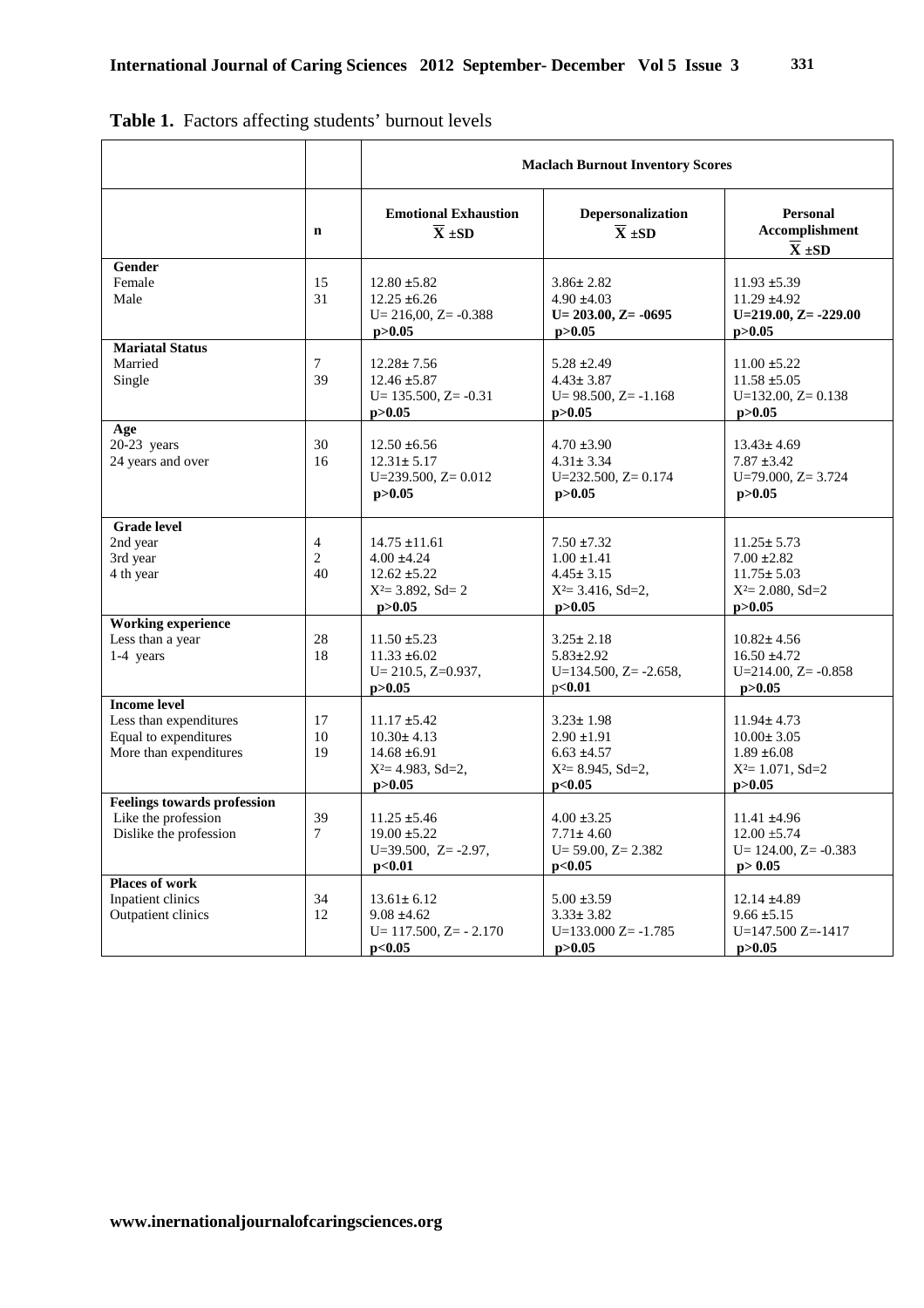In this study two questions were investigated: 1.What are the difficulties experienced by students who are actually employed as a health care staff? 2. Does working and studying at the same time cause burnout among undergraduate health college students?

## **Effects of socio-demographic variables on students' burnout levels**

We found that gender, marital status, age and years at school did not affect burnout levels of the students  $(p>0.05)$ . Chen et al.  $(2001)$  found in a hospital based study that the younger nurses (20-29 years) are the most prone to EE. Our result was also similar to a previous research conducted in Turkey by Mollaoğlu et al.(2003).They reported that age and marital status did not affect burnout levels of working nurses. In another study it was found that age and gender did not affect burnout levels of last year medical school students (Erol et al., 2005). Problems related to others can result from emotional exhaustion which makes communicating with families, friends and coworkers difficult. This can be an explanation to our results where we found that more than half of our students (54.3 %) have difficulties with their managers at their work places. Communication problems with coworkers and patients' relatives and problems with patient care activities were the most frequently defined problems that cause stress on students while working. Moreover, 69.6 % of the students reported having difficulties at school (passing exams, completing assessments, completing clinical requirements etc.) followed by working life. These problems limit academical achievements of working students during nursing education. Academic issues of working students deserve further research. These full-time students and full-time workers take classes after long working hours at demanding clinical settings have little time and almost no energy to study the new material. This problem was also noted by Lee-Hsieh et al. (2003) who studied the clinical competence of RN-to-BSN Taiwanese students.

# **Effects of work experiences on students' burnout levels**

In our study, years in profession did not have any effect on EE and PA levels (p>0.05). On the other hand, DP levels increased as professional experience increases, especially in those students with more than a year experience in profession (p<0.01). Mollaoğlu et al. (2003) reported that nurses who had worked for more than ten years had higher DP levels than those who were new in profession. Uğurlu and Polat (2000) found 1-5 years of working experience causes burnout among nurses. They also report that increase in working experience increases PA levels among nurses. In our study, students with 1-4 years of working experiences had high PA levels than the students with working experiences of less than a year although results were statistically insignificant. Increased experience in work may lead to high PA, being able to handle difficult positions may become easier with experience and this increases self-esteem.

# **Effect of income levels of students' on burnout levels**

There are some studies that report low income level causes burnout in workplace (Mollaoğlu et.al., 2003). According to the results of our study, high income levels increased DP levels of the working students. Although it was statistically insignificant, students with high incomes had high EE scores than the others. This can be explained by having higher income brings higher expectations and demands.

## **Effects of attitudes of students towards their profession on their burnout levels**

We may not be able to change situations in the work environment but we always have control over our thinking. Negative thinkers have a cannot-do attitude, and positive thinkers have a can-do attitude (Espeland, 2006). Nurses who unwillingly choose nursing as a career tend to have burnout (Mollaoğlu et al, 2003). In our study, we observed that disliking the professions increased EE levels of working students (p<0.01). Moreover, DP levels were found significantly high in students who did not like their profession ( $p<0.05$ ). These results also bring up several questions, such as: "Why these students who dislike their profession continue on their education in nursing?" "Do these students have a negative effect on their peers at clinical assignments during nursing education?"

# **Effects of work places on students' burnout levels**

Sherman (2004) identified personal characters such as perfectionism and over-involvement with clients as contributing to compassion fatigue or burnout. Professional burnout can affect those professions in which the close interaction with another person is a key action and condition of work success and development (Çam, 1995;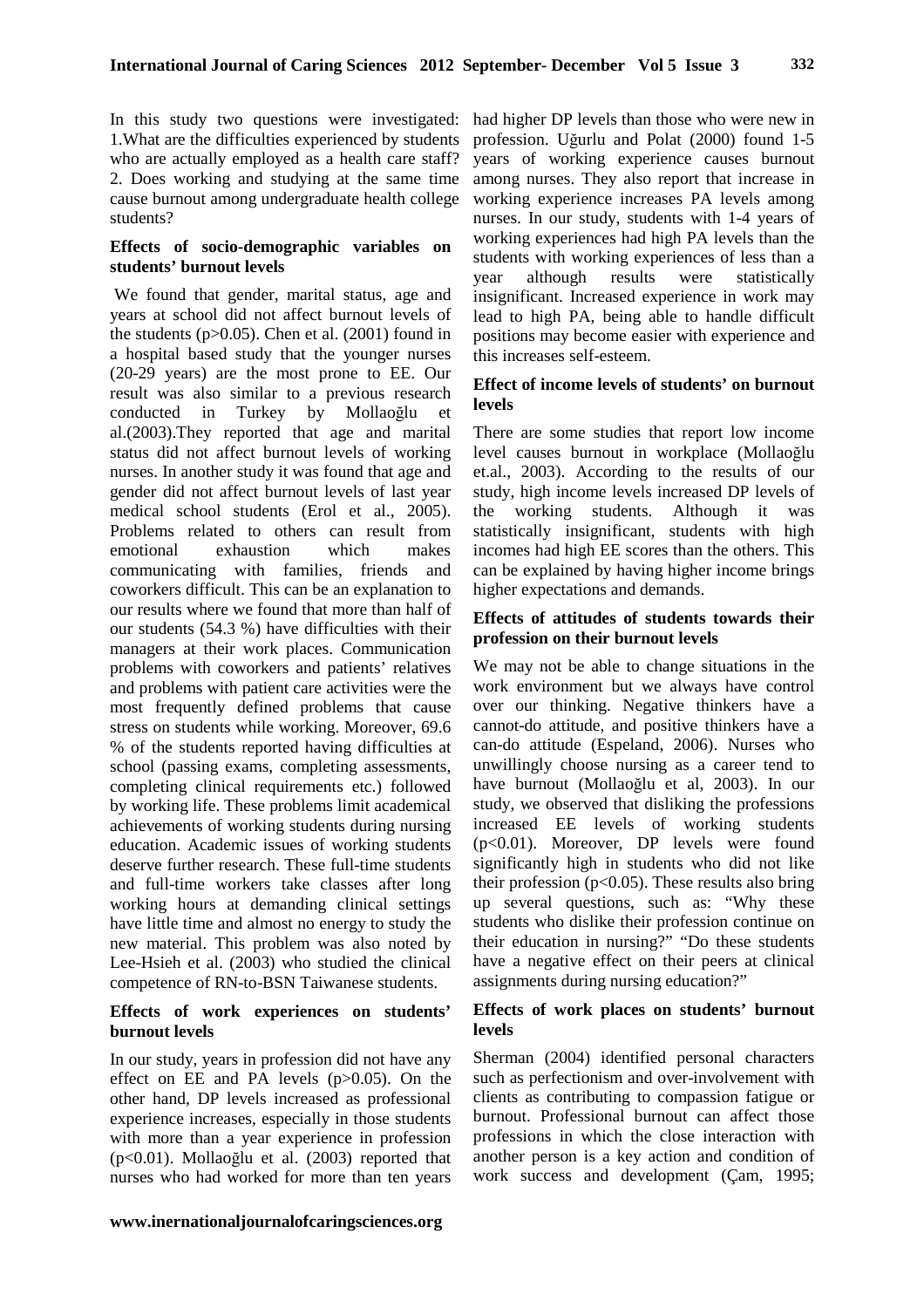Tovey and Adams, 1999). Individuals must be supported better, but this is hindered by lack of understanding of how sources of stress vary between different practice areas, lack of understanding of how personal and workplace factors interact (Mc Vicar, 2003). Some studies have shown that burnout is positively correlated with the amount of time nurses spend with their patients (Cronin-Stubs and Brophy, 1985). In some other studies, it was reported that nurses who involved in direct patient care

activities had high burnout levels (Demir, 1995; Riding et al., 1995; Uğurlu and Polat, 2000). Students who worked in inpatient clinics had higher EE levels which found statistically significant ( $p<0.05$ ). The high levels of emotional exhaustion of students who work in inpatient clinics could be explained by the evidence that they had to spend more time with patients during work hours. Individuals who display low levels of hardiness (involvement of daily activities, a sense of control over events etc.) have higher burnout scores particularly on the EE levels (Espeland, 2006). Prolonged shift work has health risks as well since it causes symptoms that correspond closely to those of moderate to mild distress (Efinger et.al., 1995). Shift working; especially night shifts are some of the causes of EE among nurses (Çam, 1991, Ergin, 1993). These can have significant effects on personal and social life. This is also the case in our study, because these undergraduate students have no other choice but to work at night or rotating shifts, which lasts 16 to 24 hours can be really overwhelming for them. Although results revealed statistical insignificance, depersonalization and personal accomplishment levels were found to be higher in those students who work in inpatient clinical areas. Having high DP levels can also be related to work overload and long shifts at their work places.

There were several limitations of this study. First limitation is that this study was conducted at only one university in Turkey. Therefore, the results cannot be generalized to all working health college students. Second limitation is that how working burnout undergraduate students' peers get affected by their classmates during their education was not questioned.

#### **Conclusion**

The results of this study suggest that working cause burnout among students and increased burnout levels affect students' working and educational lives. It is expected that burnout

students who work as health care staff during their university education will continue their professional life as burnout individuals. It is obvious that patient care will also be affected because of low performance levels of burnout staff and this can damage the image of nursing as a profession. Burnout and depersonalization will also change students' behaviors towards patients during clinical practices at hospital setting which is part of the nursing education; both of these factors may affect their classmates negatively. Since years of work in profession, income levels of students and dislike the profession cause depersonalization among students, these factors need to be taken in to consideration by nursing educators while communicating with these students. Managers should assume some responsibilities when preparing working schedules as well. Work place preferences of the students should be handled with care to reduce burnout levels. However, we should be careful about negative aspects of the nursing program and working full time as health practitioners on these students. Deary et al.'s (2003) study can be seen as a contribution to making the nursing students experience more positive, rewarding and enjoyable. In addition adding assertiveness, positive thinking, development of self control to nursing curricula may help overwhelmed and burnout students to get along with problems they face.

#### **REFERENCES:**

- Aksayan, S., Çimete, G. (2000). Nursing education and practice in Turkey. Journal of Nursing Scholarship, Second Quarter, 211-212.
- Çam, O. (1991). Hemşirelerde tükenmişlik sendromunun araştırılması.(Determinatişon of burnout among nurses)Ege Üniversitesi Sağlık Bilimleri Enstitüsü ( Yayımlanmamış Doktora Tezi), İzmir, 111-113.
- Çam, O. (1995). Tükenmişlik (Burnout), Saray Matbaası, Đzmir, 1-16.
- Chen, S.M. and McMurray, A.(2001). Burnout in intensive care nurses. Journal of Nursing Research, 9(5), 152-164
- Cronin-Stubbs & Brophy, E.G. (1985).Burnout: Can social support save the psych nurse? Journal of Psychosocial nursing and Mental Services 23, 8-13.
- Deary, I.J., Watson, R., Hogston, R. (2003). A longitudinal study of burnout and attrition in nursing students. Journal of Advanced Nursing, 43 (1), 71-81.
- Demerouti, E., Bakker, A.B., Nachreiner,,F., Schaufeli, W.B. (2000). A model of burnout and life satisfaction among nurses. Journal of Advanced Nursing, 32 (2),454-464.
- Demir, A.(1995). Hemşirelerin tükenmişlik düzeyleri ve tükenmişiliği etkileyen bazı faktörlerin inclenmesi (Burnout levels in nurses and determination of factors affecting burnout) Cumhuriyet Üniversitesi Sağlık Blimleri Enstitüsü, Yayımlanmamış Yükselisans Tezi, Sivas, 35.